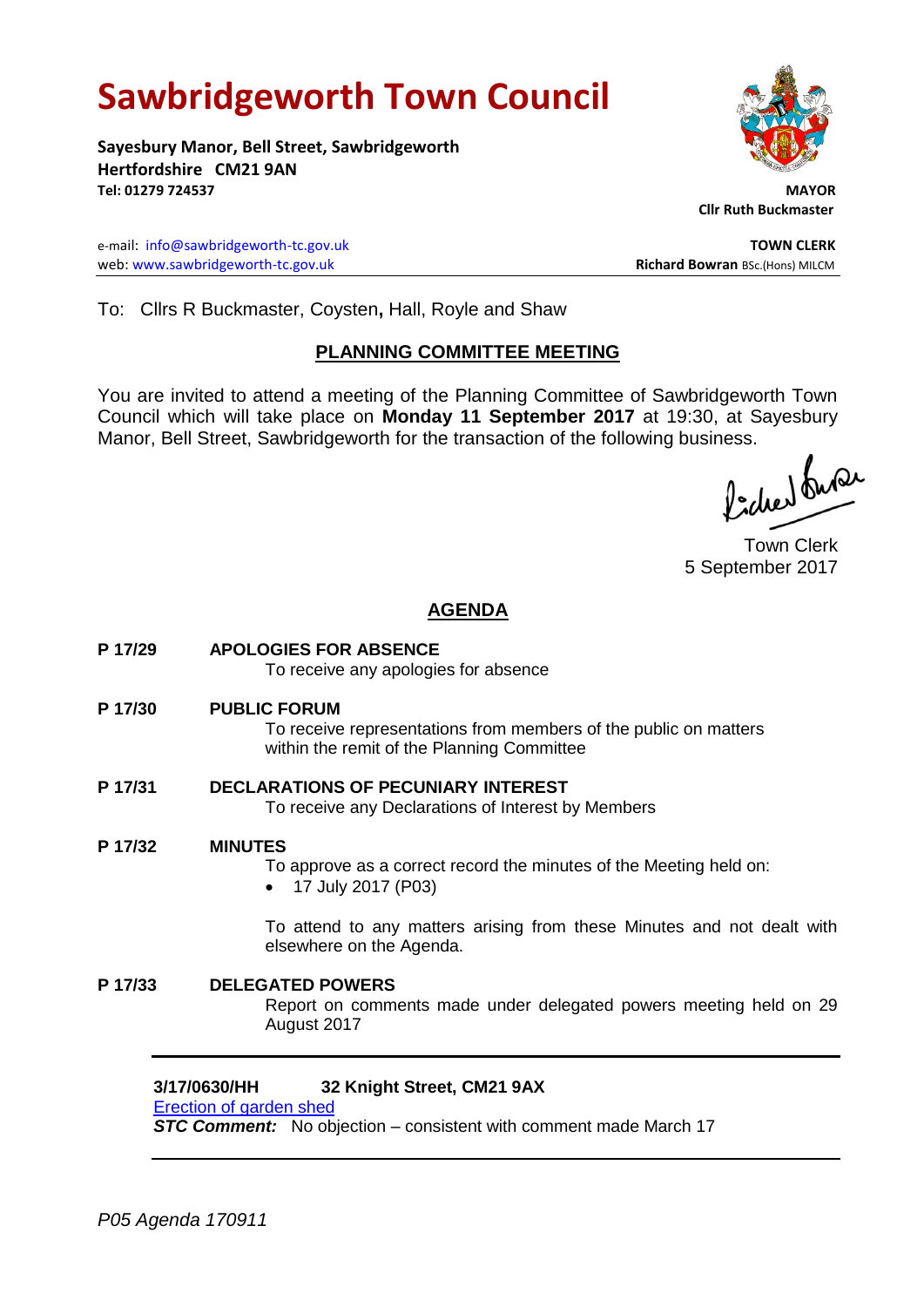#### **3/17/1659/FUL 46 Pishiobury Drive, CM21 0AE**

[Demolition of existing chalet bungalow and erection of 1no. two storey, four bed detached](https://publicaccess.eastherts.gov.uk/online-applications/applicationDetails.do?activeTab=summary&keyVal=OT12VUGL01D00)  [house](https://publicaccess.eastherts.gov.uk/online-applications/applicationDetails.do?activeTab=summary&keyVal=OT12VUGL01D00)

*STC Comment:* No comment

#### **3/17/1669/ADV 4 Forelands Place, CM21 9QD**

Non illuminated fascia sign board – [on the wall by the side of business entrance and non](https://publicaccess.eastherts.gov.uk/online-applications/applicationDetails.do?activeTab=summary&keyVal=OT4E5QGLHPC00)  [illuminated hanging sign displayed on the existing bracket](https://publicaccess.eastherts.gov.uk/online-applications/applicationDetails.do?activeTab=summary&keyVal=OT4E5QGLHPC00) **STC Comment:** No comment

#### **3/17/1675/HH 8 London Road, CM21 9EJ**

[New outbuilding to join to the existing garage](https://publicaccess.eastherts.gov.uk/online-applications/applicationDetails.do?activeTab=summary&keyVal=OT83IOGLHPU00) *STC Comment:* No comment

#### **3/17/1764/LBC Spellbrook Farm, London Road, CM23 4AX**

[Minor amendments to internal layout, first floor access, dormers &](https://publicaccess.eastherts.gov.uk/online-applications/applicationDetails.do?activeTab=summary&keyVal=OTORJCGLHUH00) rooflights to previously [approved Listed Building ref 3/07/2126/LB](https://publicaccess.eastherts.gov.uk/online-applications/applicationDetails.do?activeTab=summary&keyVal=OTORJCGLHUH00)

**STC Comment:** No objection. Changes were not significant, no objection to original application

#### **3/17/0916/FUL Dorringtons Limited, Station Road**

[Alterations to car park to create 12 additional parking bays and space for the parking of](https://publicaccess.eastherts.gov.uk/online-applications/applicationDetails.do?activeTab=summary&keyVal=OOCSE3GLGFA00)  [cycles and motorcycles](https://publicaccess.eastherts.gov.uk/online-applications/applicationDetails.do?activeTab=summary&keyVal=OOCSE3GLGFA00) **Applicant:** Dorringtons Limited

**STC Comment:** No objection

#### **3/17/1519/FUL Fairswell, 25 Vantorts Road, CM21 9NA**

[Demolition of existing dwelling and erection of 3no. dwellings with associated car parking](https://publicaccess.eastherts.gov.uk/online-applications/applicationDetails.do?activeTab=summary&keyVal=OSAV24GL00X00)  [and landscaping](https://publicaccess.eastherts.gov.uk/online-applications/applicationDetails.do?activeTab=summary&keyVal=OSAV24GL00X00)

#### **Applicant:** Mr D Needham

**STC Comment:** Although there is no objection in principle to the demolition of the existing dwelling, the proposal to erect 3no, four bedroom dwellings with the potential for additional accommodation at the second floor level is overdevelopment of the site. The proposed design does not sit comfortably with the existing street scene and a revision with two dwellings and compatible roof design would be more acceptable. The proposal for extending a footpath across the front of the site does not create a safe environment for pedestrians due to the configuration of the road junction

#### **3/17/1752/FUL 32 Bullfields, CM21 9DD**

[Demolition of existing dwelling and construction of 4no. dwellings with associated parking](https://publicaccess.eastherts.gov.uk/online-applications/applicationDetails.do?activeTab=summary&keyVal=OTMWXGGLHTO00)  and access – [amended scheme](https://publicaccess.eastherts.gov.uk/online-applications/applicationDetails.do?activeTab=summary&keyVal=OTMWXGGLHTO00)

**Applicant:** Mr T and A Jack **STC Comment:** No objection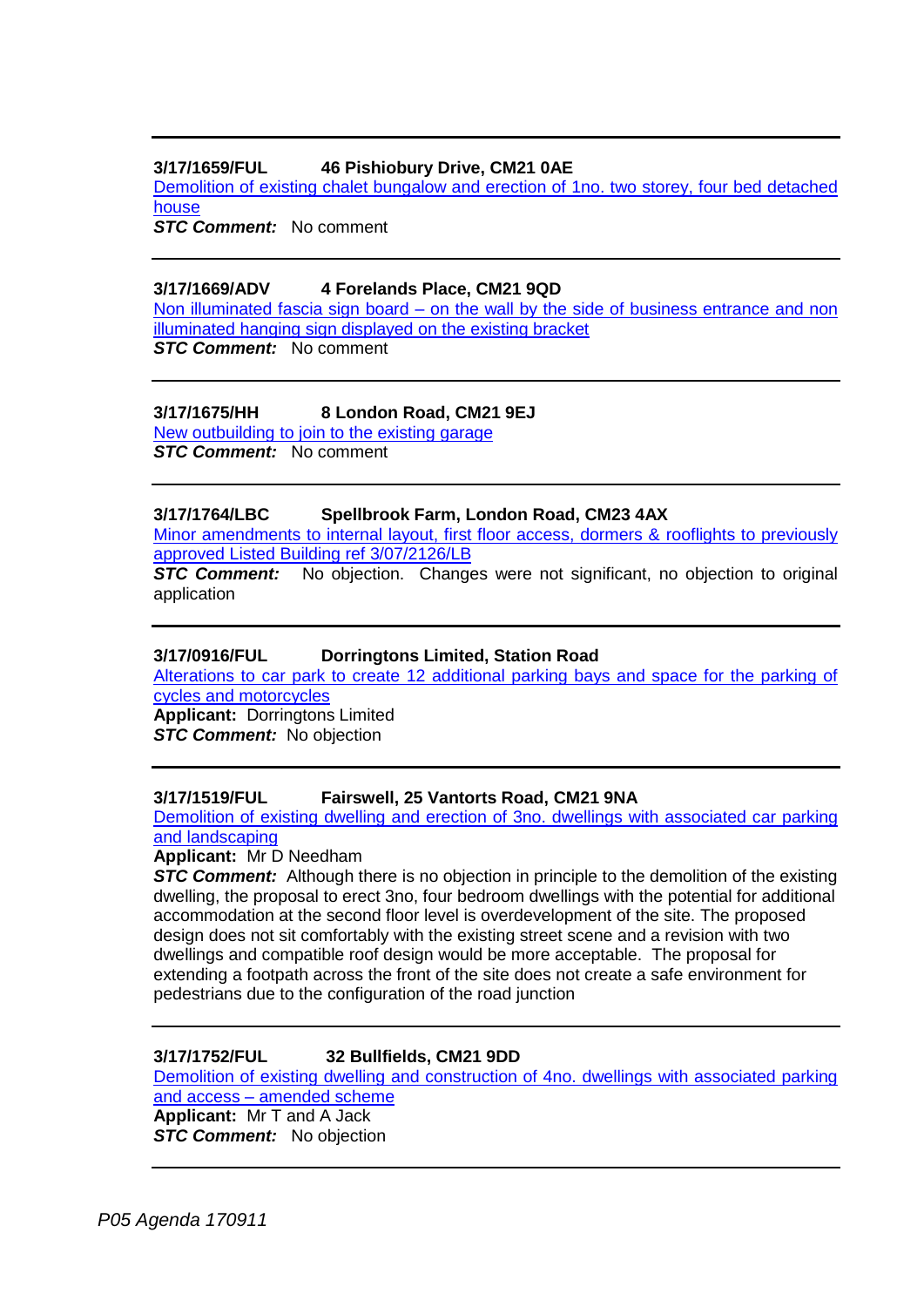#### **3/17/1760/HH 21 Pishiobury Drive, CM21 0AD**

[Retention of rear roof terrace, raising flank balustrade up to 1.7m with obscured glazing](https://publicaccess.eastherts.gov.uk/online-applications/applicationDetails.do?activeTab=summary&keyVal=OTOR1SGL00X00)  [and new doors out on to the terrace](https://publicaccess.eastherts.gov.uk/online-applications/applicationDetails.do?activeTab=summary&keyVal=OTOR1SGL00X00) **Applicant:** Mr D Lawless **STC Comment:** No objection

#### **3/17/1777/FUL 11, 13 & 15 London Road, CM21 9EH**

[Two storey rear extensions and creation of window on flank elevation](https://publicaccess.eastherts.gov.uk/online-applications/applicationDetails.do?activeTab=summary&keyVal=OTQM7BGLHV200) **Applicant:** Swayprime Ltd *STC Comment:* No objection

#### **3/17/1778/FUL 11, 13 & 15 London Road, CM21 9EH**

[Crossover and driveway](https://publicaccess.eastherts.gov.uk/online-applications/applicationDetails.do?activeTab=summary&keyVal=OTQM7NGLHV400) **Applicant:** Swayprime Ltd **STC Comment:** No objection

#### **3/17/1820/FUL 24 Pishiobury Drive, CM21 0AE**

[Demolition of existing dwelling and erection of 2no. detached dwellings –](https://publicaccess.eastherts.gov.uk/online-applications/applicationDetails.do?activeTab=summary&keyVal=OU06OAGLHXI00) amended [application](https://publicaccess.eastherts.gov.uk/online-applications/applicationDetails.do?activeTab=summary&keyVal=OU06OAGLHXI00)

**Applicant:** Mr Stuart Mortimer

**STC Comment:** Objection. Proposal design does not seem compatible with the surrounding area and appears to be contrary to Policy ENV1 of the Local Adopted Plan 2007 **\_\_\_\_\_\_\_\_\_\_\_\_\_\_\_\_\_\_\_\_\_\_\_\_\_\_\_\_\_\_\_\_\_\_\_\_\_\_\_\_\_\_\_\_\_\_\_\_\_\_\_\_\_\_\_\_\_\_\_\_\_\_\_\_\_\_**

**P 17/34 PLANNING APPLICATIONS RECEIVED FROM EHDC** To consider Planning Applications received from EHDC since the last meeting of the Planning Committee

#### **3/17/1897/FUL Pishiobury House, Pishiobury Drive, CM21 0AF**

[Alterations to car parking, erection of railings and gates and construction of new](https://publicaccess.eastherts.gov.uk/online-applications/applicationDetails.do?activeTab=summary&keyVal=OUH5QTGLI2E00)  [refuse/recycling storage enclosure](https://publicaccess.eastherts.gov.uk/online-applications/applicationDetails.do?activeTab=summary&keyVal=OUH5QTGLI2E00) **Applicant:** M and D Developments

**\_\_\_\_\_\_\_\_\_\_\_\_\_\_\_\_\_\_\_\_\_\_\_\_\_\_\_\_\_\_\_\_\_\_\_\_\_\_\_\_\_\_\_\_\_\_\_\_\_\_\_\_\_\_\_\_\_\_\_\_\_\_\_\_\_\_**

#### **3/17/1929/HH Rose Cottage, 32A Vantorts Road, CM21 9NB**

[Two storey rear extension to domestic property including a mansard roof to match the](https://publicaccess.eastherts.gov.uk/online-applications/applicationDetails.do?activeTab=summary&keyVal=OURNJJGLI4N00)  [existing building](https://publicaccess.eastherts.gov.uk/online-applications/applicationDetails.do?activeTab=summary&keyVal=OURNJJGLI4N00)

**Applicant:** Mr Jim Rex

#### **3/17/1937/HH 8 Redricks Lane, CM21 0RL**

[Single storey rear extensions and conversion of garage forming an extension to the](https://publicaccess.eastherts.gov.uk/online-applications/applicationDetails.do?activeTab=summary&keyVal=OUTI8KGLI5A00)  [master bedroom and provision of access route to rear garden](https://publicaccess.eastherts.gov.uk/online-applications/applicationDetails.do?activeTab=summary&keyVal=OUTI8KGLI5A00) **Applicant:** Mr P Thompson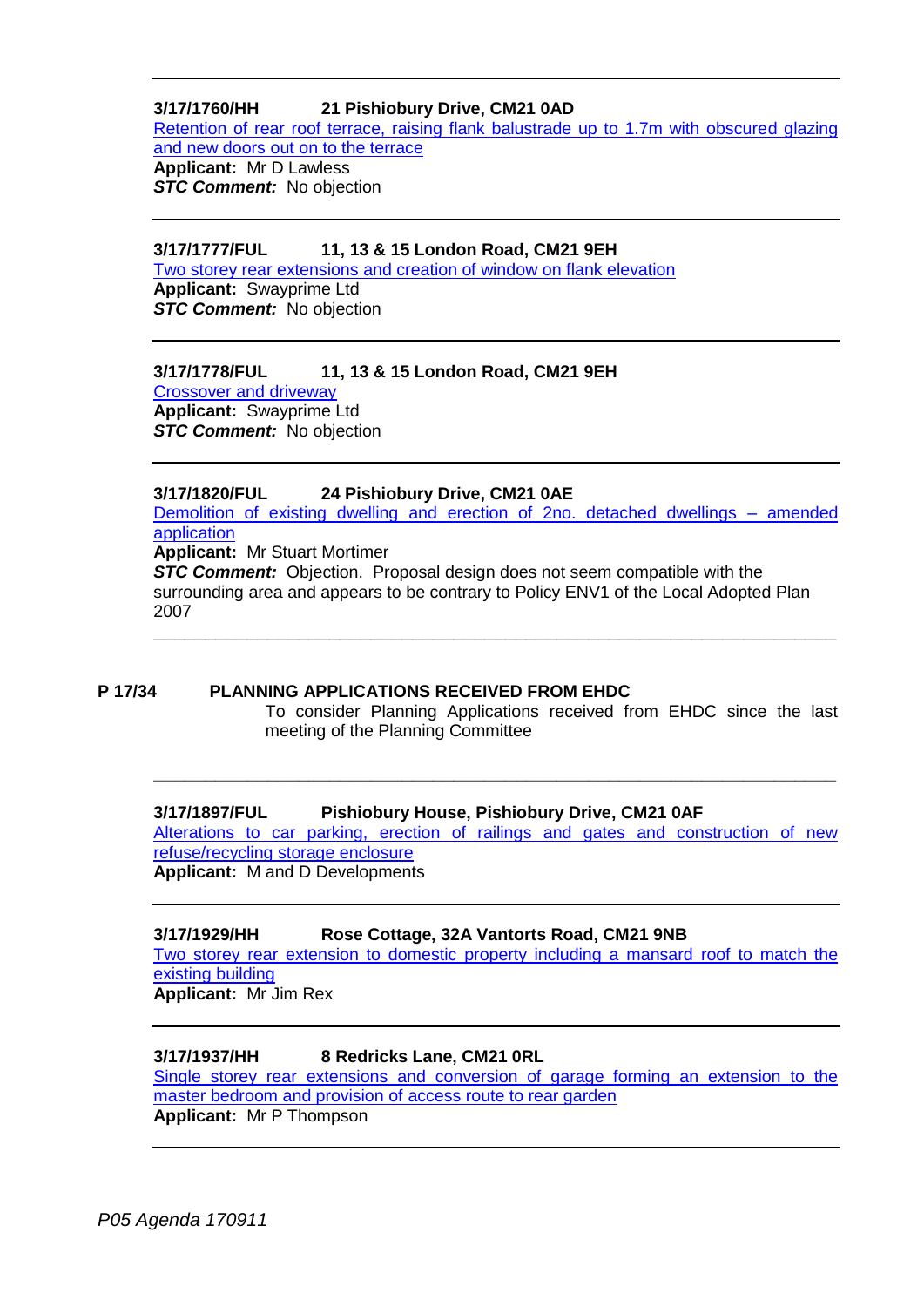#### **3/17/1938/ADV & 38 Bell Street, CM21 9AN**

[Installation of replacement signs to include: 1x Fascia Sign, 1 x externally illuminated](https://publicaccess.eastherts.gov.uk/online-applications/applicationDetails.do?activeTab=summary&keyVal=OUTTAGGLI5H00)  [hanging sign, 2 x chalkboards, 1 x amenity board and 3 x led lights](https://publicaccess.eastherts.gov.uk/online-applications/applicationDetails.do?activeTab=summary&keyVal=OUTTAGGLI5H00) **Applicant:** Mr MILLAR

#### **3/17/1968/HH 10 Bullfields, CM21 9DB**

[Proposed first floor extension and single storey side extension](https://publicaccess.eastherts.gov.uk/online-applications/applicationDetails.do?activeTab=summary&keyVal=OV140RGL00X00) **Applicant:** Mr M Lacy

- **P 17/35 LATE PLANNING APPLICATIONS** To deal with Planning Applications received from EHDC following the Publication of this Agenda and received before 8 September 2017
- **P 17/36 PLANNING DECISIONS MADE BY EHDC** To receive Planning Decisions from EHDC

#### **3/16/0088/FUL 25 Bell Street, CM21 9AR**

[Single storey rear extension, re-rendering of front and side elevations](https://publicaccess.eastherts.gov.uk/online-applications/applicationDetails.do?activeTab=summary&keyVal=O0ZIA3GLI8Z00)

**Applicant: Ms Sue Welfare** *STC Comment:* No objection *EHDC Decision:* Granted

#### **3/17/0857/FUL 2 West Road, CM21 OBJ**

[Construction of 2 no. 2-storey semi-detached dwellings with associated access from West](https://publicaccess.eastherts.gov.uk/online-applications/applicationDetails.do?activeTab=summary&keyVal=OO1DCBGLGCI00)  [Road, parking, garden amenity space and associated development](https://publicaccess.eastherts.gov.uk/online-applications/applicationDetails.do?activeTab=summary&keyVal=OO1DCBGLGCI00)

**\_\_\_\_\_\_\_\_\_\_\_\_\_\_\_\_\_\_\_\_\_\_\_\_\_\_\_\_\_\_\_\_\_\_\_\_\_\_\_\_\_\_\_\_\_\_\_\_\_\_\_\_\_\_\_\_\_\_\_\_\_\_\_\_\_\_**

**Applicant: Mr Stephen Grayston STC Comment:** No objection *EHDC Decision:* Granted

#### **3/17/0130/FUL 32 Bullfields, CM21 9DD**

[Demolition of existing and construction of 4 dwellings with associated parking and access](https://publicaccess.eastherts.gov.uk/online-applications/applicationDetails.do?activeTab=summary&keyVal=OK1028GLMYG00) **Applicant: Mr T and A Jack** *STC Comment:* No objection.

*EHDC Decision:* Granted

#### **3/17/1031/FUL 5 Bluebell Walk, CM21 0JQ**

[Conversion of existing detached annexe building to form 1 no. new dwelling with](https://publicaccess.eastherts.gov.uk/online-applications/applicationDetails.do?activeTab=summary&keyVal=OP89RXGLGMO00)  [associated parking and garden amenity space utilising a previously approved access](https://publicaccess.eastherts.gov.uk/online-applications/applicationDetails.do?activeTab=summary&keyVal=OP89RXGLGMO00)

**Applicant: Mr Stephen Grayston** *STC Comment:* Objection *EHDC Decision:* Granted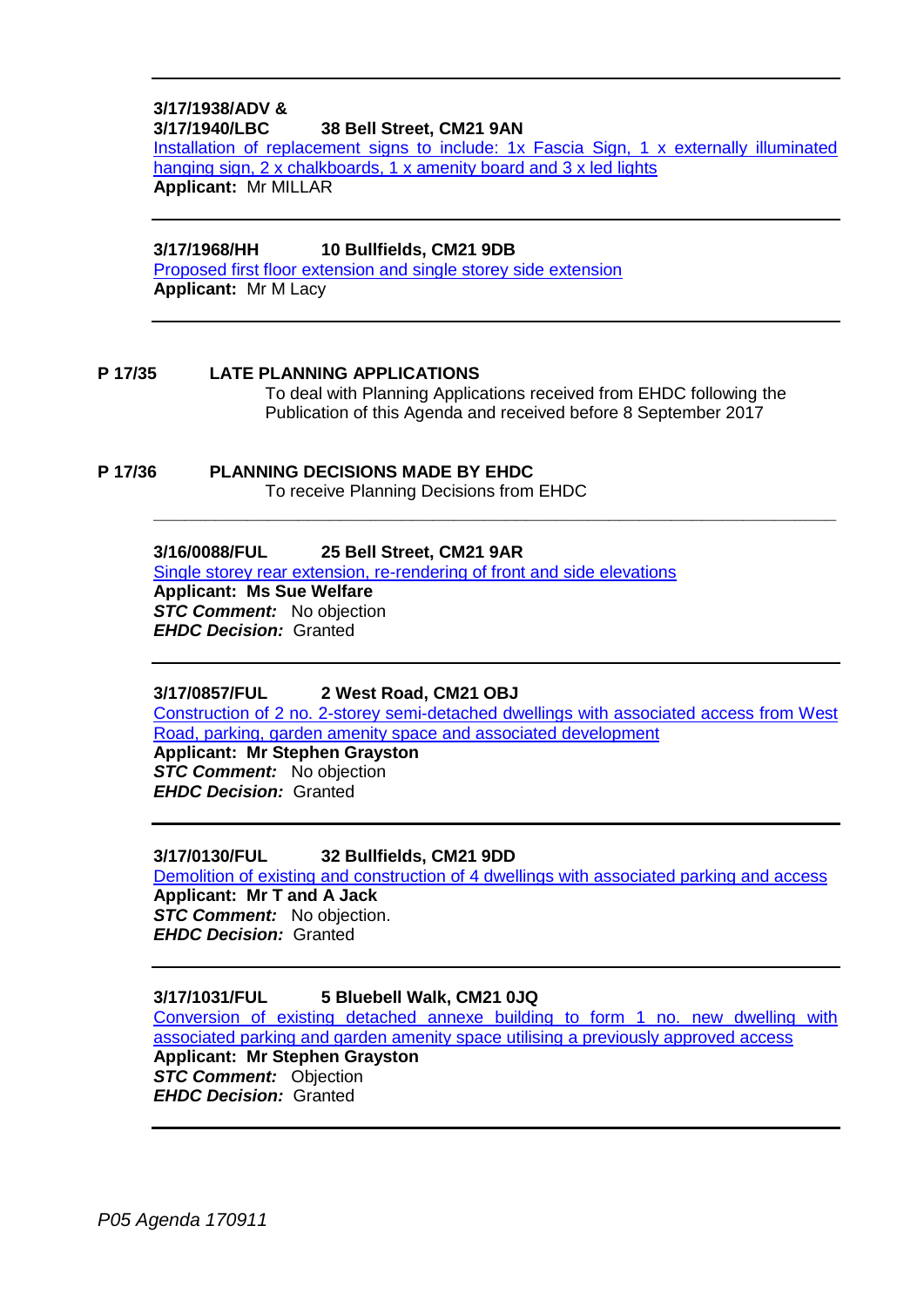#### **3/17/1038/HH 130 West Road, CM21 0BW**

[Removal of common hedge and erection of new timber framed pitched roof double garage](https://publicaccess.eastherts.gov.uk/online-applications/applicationDetails.do?activeTab=summary&keyVal=OPBMXEGL00X00)  [and boot room](https://publicaccess.eastherts.gov.uk/online-applications/applicationDetails.do?activeTab=summary&keyVal=OPBMXEGL00X00)

**Applicant: Mr K Willsdon** *STC Comment:* No objection *EHDC Decision:* Granted

#### **3/17/1143/FUL The White Lion, London Road, CM21 9EN**

[Single storey extension for accessible WC. External works to include demolition of garden](https://publicaccess.eastherts.gov.uk/online-applications/applicationDetails.do?activeTab=summary&keyVal=OQ01QLGLGTG00)  [wall, replace with sleepers, timber planters and bench seating. Remove beds and replace](https://publicaccess.eastherts.gov.uk/online-applications/applicationDetails.do?activeTab=summary&keyVal=OQ01QLGLGTG00)  [with stepped platform to rear garden entrance](https://publicaccess.eastherts.gov.uk/online-applications/applicationDetails.do?activeTab=summary&keyVal=OQ01QLGLGTG00)

**Applicant: Greene King Pub Company** *STC Comment:* No objection *EHDC Decision:* Granted

#### **3/17/1144/LBC The White Lion, London Road, CM21 9EN**

[Single storey extension for accessible WC. External works to include demolition of garden](https://publicaccess.eastherts.gov.uk/online-applications/applicationDetails.do?activeTab=summary&keyVal=OQ01R0GLGTH00)  wall, replace with sleepers, timber planters and bench seating. Remove beds and replace [with stepped platform to rear garden entrance. Internal works to include demolition of](https://publicaccess.eastherts.gov.uk/online-applications/applicationDetails.do?activeTab=summary&keyVal=OQ01R0GLGTH00)  [fireplace, screens, raised floor and upper backfitting to bar. New fixed seating, flooring,](https://publicaccess.eastherts.gov.uk/online-applications/applicationDetails.do?activeTab=summary&keyVal=OQ01R0GLGTH00)  [backfitting, bar top and screens. Refurbish existing WCs. New lighting and decorations](https://publicaccess.eastherts.gov.uk/online-applications/applicationDetails.do?activeTab=summary&keyVal=OQ01R0GLGTH00)  [throughout.](https://publicaccess.eastherts.gov.uk/online-applications/applicationDetails.do?activeTab=summary&keyVal=OQ01R0GLGTH00) **Applicant: Greene King Pub Company**

*STC Comment:* No objection *EHDC Decision:* Granted

#### **3/17/1260/ADV The White Lion, London Road, CM21 9EN**

[Installation of 1x illuminated hanging sign 2x sets of illuminated individual letters, 1x](https://publicaccess.eastherts.gov.uk/online-applications/applicationDetails.do?activeTab=summary&keyVal=OQRIPSGLH1200)  [illuminated menu case, 1x illuminated amenity board, 1x non illuminated car park sign. 5x](https://publicaccess.eastherts.gov.uk/online-applications/applicationDetails.do?activeTab=summary&keyVal=OQRIPSGLH1200)  [replacement floodlights and 1x lantern to the exterior of the building](https://publicaccess.eastherts.gov.uk/online-applications/applicationDetails.do?activeTab=summary&keyVal=OQRIPSGLH1200) **Applicant: Greene King Pub Company**

*STC Comment:* No objection *EHDC Decision:* Granted

#### **3/17/1261/LBC The White Lion, London Road, CM21 9EN**

[Installation of 1x illuminated hanging sign 2x sets of illuminated individual letters, 1x](https://publicaccess.eastherts.gov.uk/online-applications/applicationDetails.do?activeTab=summary&keyVal=OQRIQ2GLH1400)  illuminated menu case, 1x illuminated amenity board, 1x non illuminated car park sign. 5x [replacement floodlights and 1x lantern to the exterior of the building](https://publicaccess.eastherts.gov.uk/online-applications/applicationDetails.do?activeTab=summary&keyVal=OQRIQ2GLH1400)

**Applicant: Greene King Pub Company** *STC Comment:* No objection *EHDC Decision:* Granted

#### **3/17/1283/HH 7 Rowney Wood, CM21 0HR**

[Existing Sun Room Roof to be converted from a flat roof to a Pitched Roof, conversion of](https://publicaccess.eastherts.gov.uk/online-applications/applicationDetails.do?activeTab=summary&keyVal=OQTOKZGLH2300)  [garage to living space, alterations to front elevation including new dwarf gable over front](https://publicaccess.eastherts.gov.uk/online-applications/applicationDetails.do?activeTab=summary&keyVal=OQTOKZGLH2300)  [door and rendering and enlarged rear first floor window](https://publicaccess.eastherts.gov.uk/online-applications/applicationDetails.do?activeTab=summary&keyVal=OQTOKZGLH2300)

**Applicant: Mrs Richard Pett** *STC Comment:* No objection *EHDC Decision:* Granted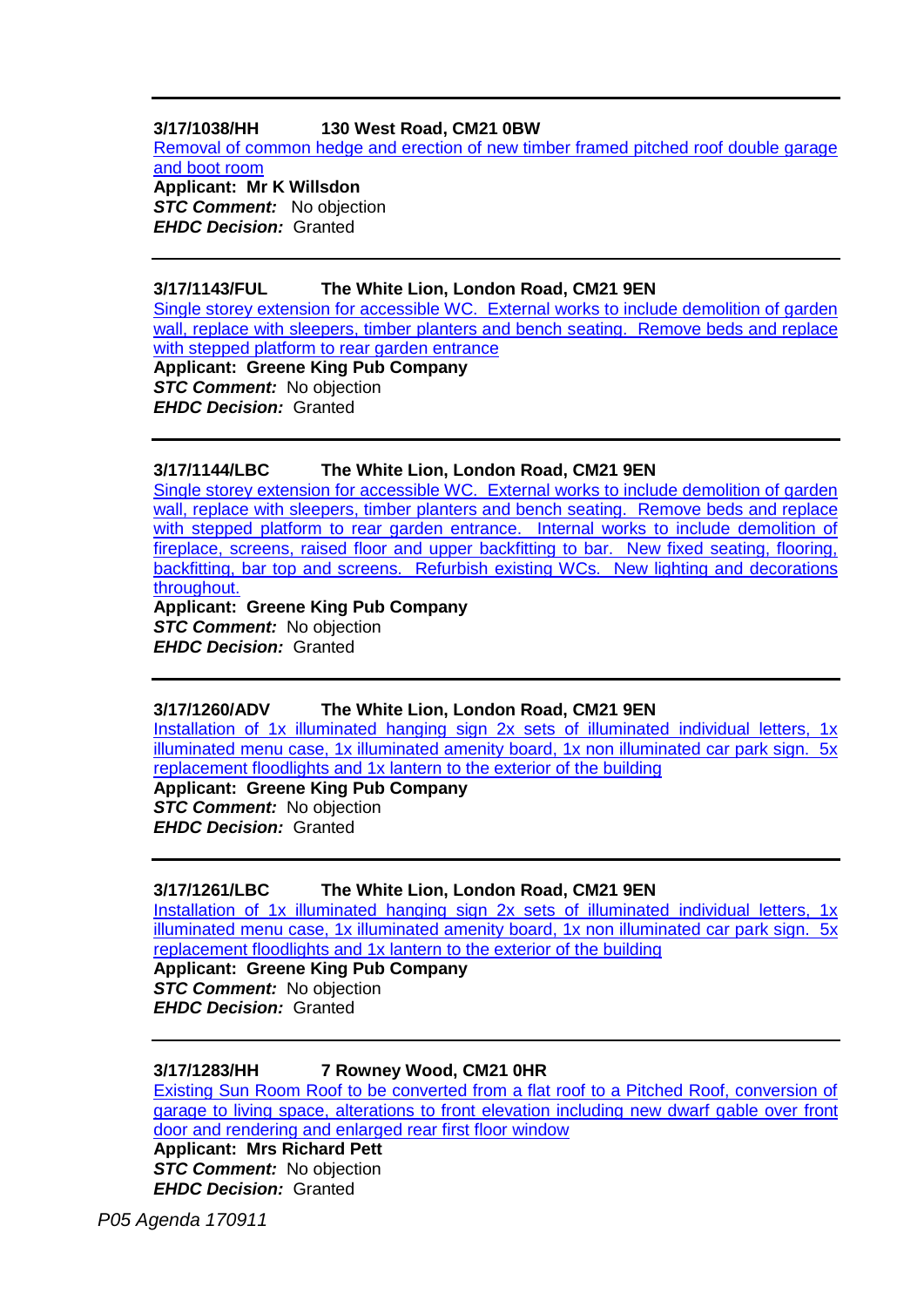#### **3/17/1287/HH 39 Forebury Avenue, CM21 9BG**

[Single storey rear extension, first floor rear extension, two storey side extension, roof](https://publicaccess.eastherts.gov.uk/online-applications/applicationDetails.do?activeTab=summary&keyVal=OQV7YMGLH2900)  [alterations and first floor flank window](https://publicaccess.eastherts.gov.uk/online-applications/applicationDetails.do?activeTab=summary&keyVal=OQV7YMGLH2900) **Applicant: Miss Ramsay**

*STC Comment:* No objection *EHDC Decision:* Granted

#### **3/17/1296/HH 17 Pishiobury Drive, CM21 0AD**

[Proposed pitched roof over garage, revising the window arrangement, proposed single](https://publicaccess.eastherts.gov.uk/online-applications/applicationDetails.do?activeTab=summary&keyVal=OQYM79GLH2Y00)  [storey rear extension](https://publicaccess.eastherts.gov.uk/online-applications/applicationDetails.do?activeTab=summary&keyVal=OQYM79GLH2Y00) **Applicant: Mr K Arnold** *STC Comment:* No objection *EHDC Decision:* Granted

#### **3/17/1304/LBC 40A Bell Street, CM21 9AN**

[Installation 2no. velux roof windows](https://publicaccess.eastherts.gov.uk/online-applications/applicationDetails.do?activeTab=summary&keyVal=OR2M7IGL00X00)

**Applicant: Mr S Pritchard** *STC Comment:* No objection *EHDC Decision:* Granted

#### **3/17/1305/HH 13 Wychford Drive, CM21 0HA**

[Part garage conversion to habitable room, alterations to fenestration and the erection of](https://publicaccess.eastherts.gov.uk/online-applications/applicationDetails.do?activeTab=summary&keyVal=OR2MBFGL00X00)  [weatherboarding to front elevation](https://publicaccess.eastherts.gov.uk/online-applications/applicationDetails.do?activeTab=summary&keyVal=OR2MBFGL00X00)

**Applicant: Mr T Abbs** *STC Comment:* No objection *EHDC Decision:* Permitted development

## **3/17/1322/HH &**

#### **Starlings, 89 London Road, CM21 9JJ**

[Erection of two-storey rear extension of an oak frame garden room with glazed link and](https://publicaccess.eastherts.gov.uk/online-applications/applicationDetails.do?activeTab=summary&keyVal=OR4SGJGLH4G00)  [new utility room](https://publicaccess.eastherts.gov.uk/online-applications/applicationDetails.do?activeTab=summary&keyVal=OR4SGJGLH4G00)

**Applicant: Mrs Verity Lancaster-Buck**

*STC Comment:* No objection

*EHDC Decision:* Refused. "The proposed extension, by reason of its size, scale and design, would appear over dominant and unsympathetic in relation to the architectural character and setting of this Listed Building. It would thereby be contrary to ENV5 and ENV6 of the East Herts Local Plan Second Review (2007), and national planning policy guidance set out in section 12 of the National Planning Policy Framework"

#### **3/17/1357/HH The Old Manse, Fair Green, CM21 9AG**

[Demolition and replacement of timber outbuilding and new pergola to rear of garden](https://publicaccess.eastherts.gov.uk/online-applications/applicationDetails.do?activeTab=summary&keyVal=ORACFLGLH6M00) **Applicant: Mr Ashley Grisdale** *STC Comment:* No objection *EHDC Decision:* Granted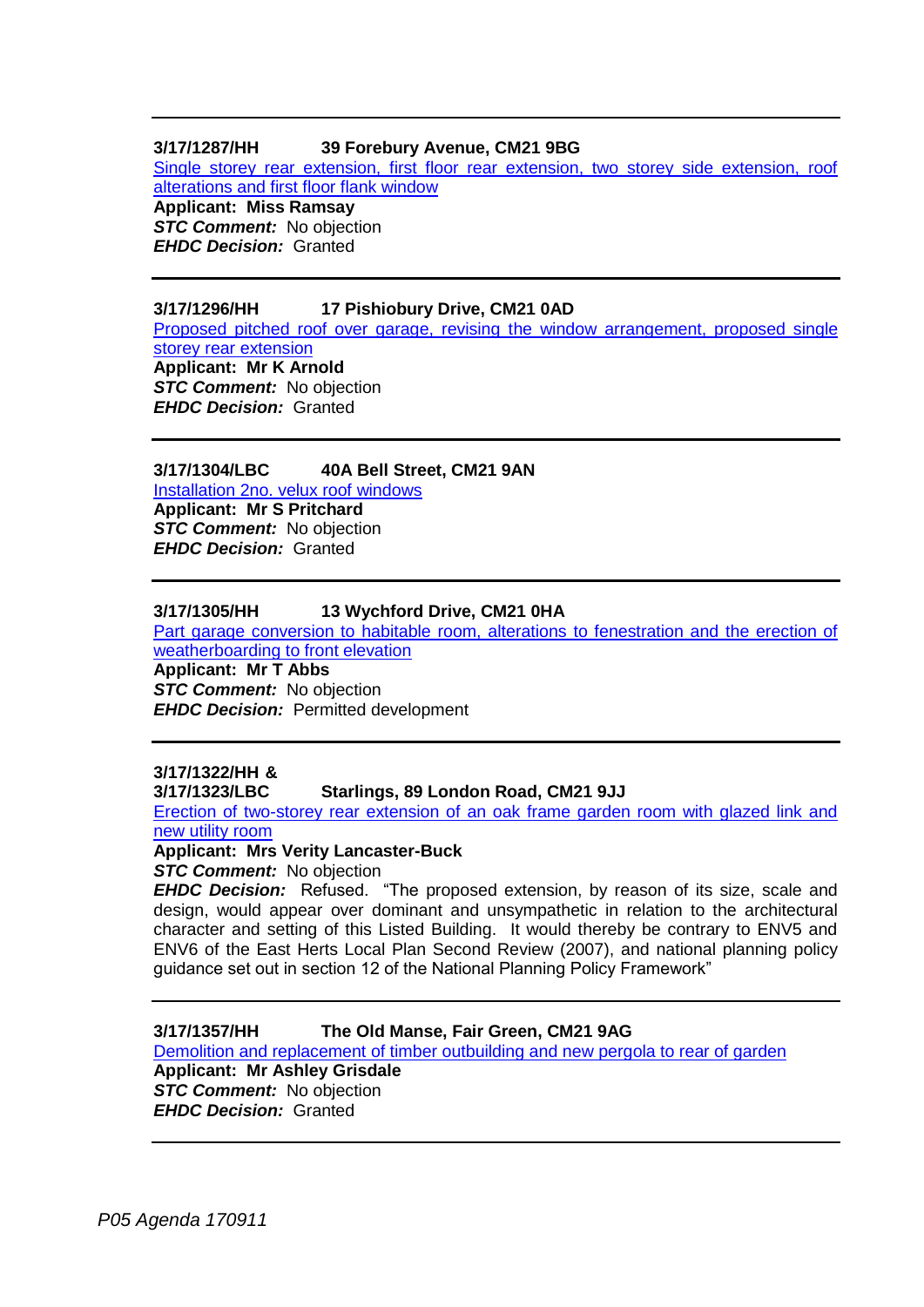#### **3/17/1365/FUL 19 Bell Street, CM21 9AR**

[Demolition of outbuilding. Erection of single storey and one and a half storey extensions](https://publicaccess.eastherts.gov.uk/online-applications/applicationDetails.do?activeTab=summary&keyVal=ORFLCBGLH7F00)

**Applicant: Mr Bertie Napier** *STC Comment:* No objection *EHDC Decision:* Granted

#### **3/17/1406/HH 92 White Post Field, CM21 0BY**

[Replace conservatory roof with a solid tiled roof and extend](https://publicaccess.eastherts.gov.uk/online-applications/applicationDetails.do?activeTab=summary&keyVal=ORMZZ7GLH9Y00) walls to join new roof **Applicant: Mrs Callie Dennis** *STC Comment:* No objection *EHDC Decision:* Granted

### **3/17/1432/HH Rushmead, London Road, Spellbrook, CM23 4AU**

[Retrospective application for single storey rear extension](https://publicaccess.eastherts.gov.uk/online-applications/applicationDetails.do?activeTab=summary&keyVal=ORUEMKGLHBG00)

**Applicant: Mr K Chauhan**

**STC Comment:** Objection. This development increases the footprint of the property by a significant amount. It is located in the Metropolitan Green Belt and there are no special circumstances why consent should be granted. It remains contrary to Policies GBC1 and ENV5 of the 2007 Local Adopted Plan

*EHDC Decision:* Granted

#### **3/17/1447/HH 48 The Crest, CM21 0ES**

[First floor side extension](https://publicaccess.eastherts.gov.uk/online-applications/applicationDetails.do?activeTab=summary&keyVal=ORW5JLGL00X00) **Applicant: Mr & Mrs G Coe** *STC Comment:* No objection *EHDC Decision:* Granted

#### **3/17/1508/FUL 17A Bell Street, CM21 9AR**

[Change of use from shop \(A1\) to hot food takeaway \(A5\)](https://publicaccess.eastherts.gov.uk/online-applications/applicationDetails.do?activeTab=summary&keyVal=OS7KHRGL00X00) **Applicant: Mr W Cunliffe** *STC Comment:* No objection *EHDC Decision:* Granted

#### **3/17/1509/HH 18 Newton Drive, CM21 9HE**

[Single storey rear extension and side/rear extension to](https://publicaccess.eastherts.gov.uk/online-applications/applicationDetails.do?activeTab=summary&keyVal=OS7KNOGL00X00) garage **Applicant: Mr Collins** *STC Comment:* No objection *EHDC Decision:* Granted

#### **3/17/1517/LBC Pishiobury House, Pishiobury Drive** [Installation of two small opening dormer windows within internal atrium roof](https://publicaccess.eastherts.gov.uk/online-applications/applicationDetails.do?activeTab=summary&keyVal=OSARHKGLHGQ00) **Applicant: M & D Developments** *STC Comment:* No objection *EHDC Decision:* Granted